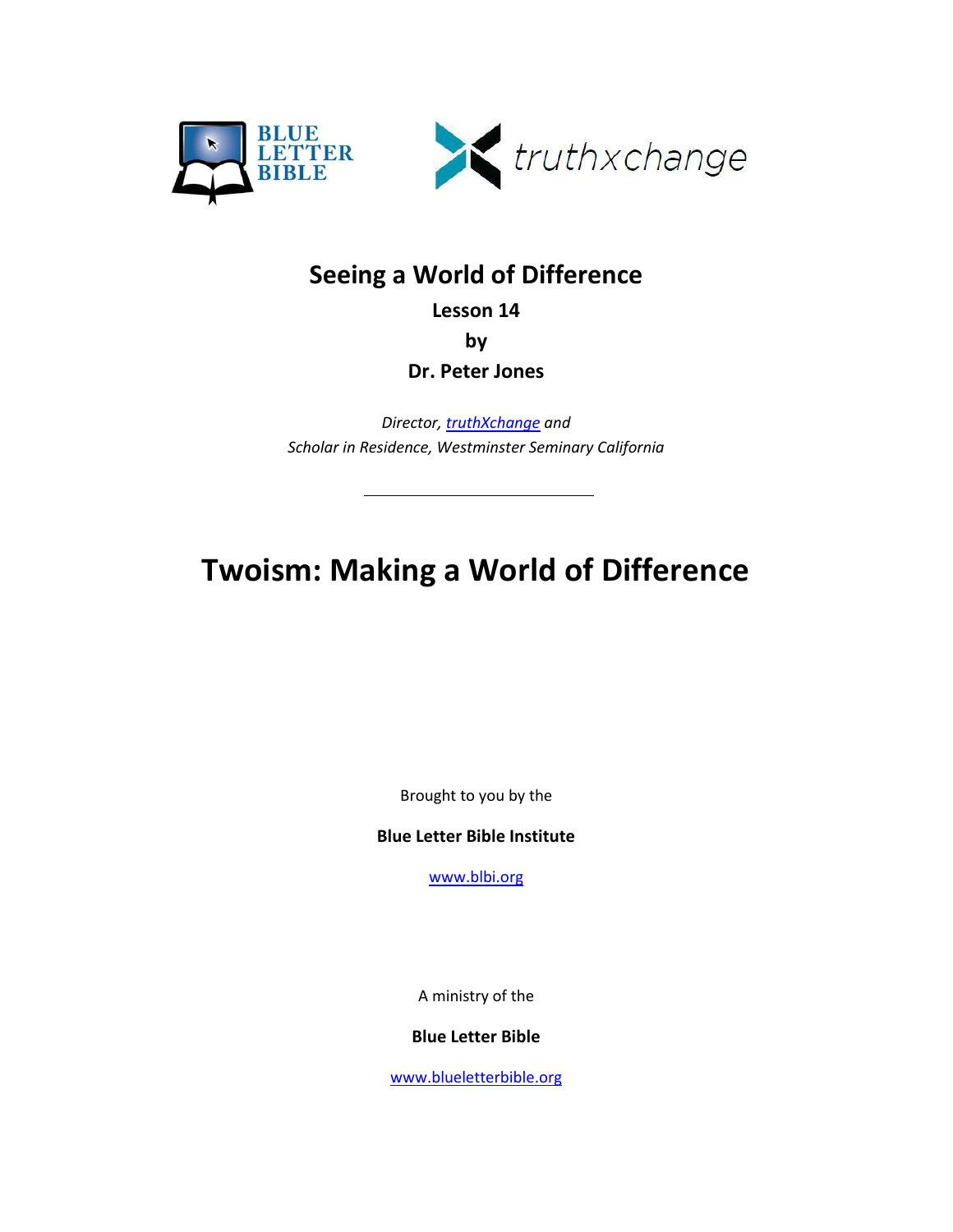"Something unspeakably holy—I don't know how else to say this—underlies our discovery and confirmation of the actual details that made our world."

— Stephen Jay Gould

"Stand in awe of Him." — King David (Psalm 33:8)

# Twoism: Making a World of Difference

A scene in the movie, *The Lord of the Rings*, shows the band of heroes hopelessly surrounded by thousands of orcs in the Mines of Moria. Then, miraculously, the ugly crowd, in a squealing frenzy, dissolves into the shadows. Relief registers on the travelers until...a far more fearsome enemy emerges from the depths of the earth—a Balrog, a demon from the beginning of time.

Christians were relieved when secular humanism, long-time enemy of biblical supernaturalism, scurried off into the shadows. Little did we realize that a demon from the beginning of time now threatens our "Fellowship of the King." That demon comes in disguise, offering spiritual help from the one place where it cannot be found: within the human soul. It tempts us to find our "unconscious" to be our true self, through which we commune with the powers of nature, reach personal enlightenment, and affect the salvation of the planet. That solution is empty for, "The heart is deceitful above all things and desperately wicked. Who can understand it?" (Jeremiah 17:9). Our "unconscious" is just as sinful as any other part of us, and is in league with the Father of Lies. Only God can understand and transform our subconscious, and if we fail to turn to Him, the Author of Life, we choose eternal death. As the Scripture says: "I the Lord search the heart and examine the mind." (Jeremiah 17:10)

A demon-filled man, whom Jesus healed, had amazing experiences in the tombs—utterly free of all societal controls. But he was bound to the self-destructive forces of evil. Jesus freed him from his invisible demonic shackles, and this happy man ended up sitting at Jesus' feet, clothed and in his right mind. Why, then, do evangelical Christians have such a hunger for irrational spiritual experience? They seek "spirit" over Scripture, experience over doctrine, deeds over creeds, and Jesus the social activist over Jesus the Lamb of God and Lord of the cosmos. In so doing, they are caught up in the pagan rush to the mystical, Creator-denying worship of nature.

The fundamental truths of the Bible and the person of God are under attack in mainline and evangelical churches alike. Is reality actually Oneist? Is the cosmos self-creating? Is God an impersonal force? Is any religion just as good as another? Is Christianity only a "spirit" that inspires community? Is gender blur nothing but a teenage fad? Is Jesus merely an effective community organizer?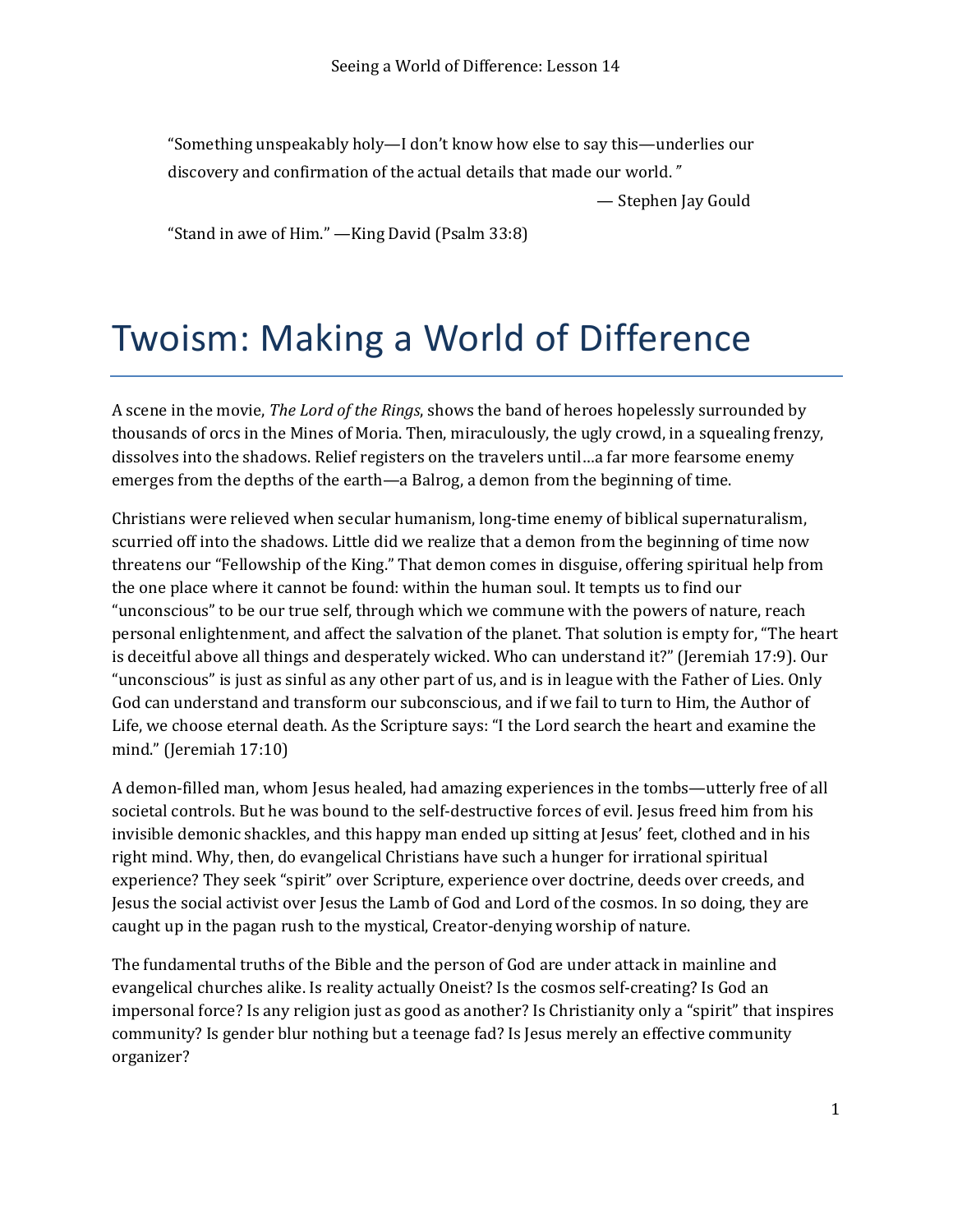### **Problems with Twoism**

"But," you say, "Twoism has its own problems." "We should hope so!" A credible account of this complex universe and of the Lord who made it necessarily entails a gripping declaration of an incomprehensible mystery. We are forced out of our comfort zone and onto our knees. Think Job, Isaiah, Jeremiah and Paul. God asks Job, "Will the one who contends with the Almighty correct him?" All Job can say is, "I am unworthy—how can I reply to you? I put my hand over my mouth" (Job [40:1–4\)](http://www.blueletterbible.org/Bible.cfm?b=Job&c=40&v=1#1). When Paul meets the risen Lord Jesus, all he can stammer is, "What shall I do, Lord?" [\(Acts](http://www.blueletterbible.org/Bible.cfm?b=Act&c=22&v=10#10) [22:10](http://www.blueletterbible.org/Bible.cfm?b=Act&c=22&v=10#10)). True religion starts when we are pinned to the wall by the all-powerful God, who made the universe. There is nothing ho-hum about him.

If God is unimaginably transcendent and "other," we will obviously not understand everything about Him. God says to Isaiah:

My thoughts are not your thoughts, neither are your ways my ways...For as the heavens are higher than the earth, so are my ways higher than your ways and my thoughts than your thoughts. (Isaiah  $55:8-9$ )

The Psalmist agrees: "You have multiplied, O Lord my God, your wondrous deeds and your thoughts toward us; none can compare with you!...Your thoughts are very deep!" (Psalm 40:5; [92:5\)](http://www.blueletterbible.org/Bible.cfm?b=Psa&c=92&v=5#5). Given this knowledge gap, it is inevitable that what God reveals to us doesn't always compute in our puny minds: "The Lord knows the thoughts of man, that they are but a breath" (Psalm 94:11).

To say that we can't entirely understand God is not a cop-out. Our natural instinct is to bring God down to our level and judge him by human norms (precisely what Oneism does). It is not true, however, that we can understand nothing of God. We don't need to bring God down to our level, because he stooped to communicate with us, which is amazingly good news. We can truly know him, though we will never understand everything about him. There are many logical and moral imponderables in Twoism. Two of the more difficult questions are about suffering and foreknowledge. 

#### **Suffering**

Though I cannot explain all that God intends in allowing suffering, God's transcendence gives intrinsic meaning to life, even its moments of soul-testing suffering. His mysterious involvement in the most incomprehensible human suffering of all—what happened to Jesus on the cross—assures me that suffering is finally redemptive.

#### **Foreknowledge**

Our perspective and God's are in many ways irreconcilable. It is a mystery that even the Christian Scriptures don't resolve. They juxtapose the perspectives and ask us to function within the two parameters—God's sovereign knowledge and justice, on the one hand, and our human knowledge and moral responsibility on the other.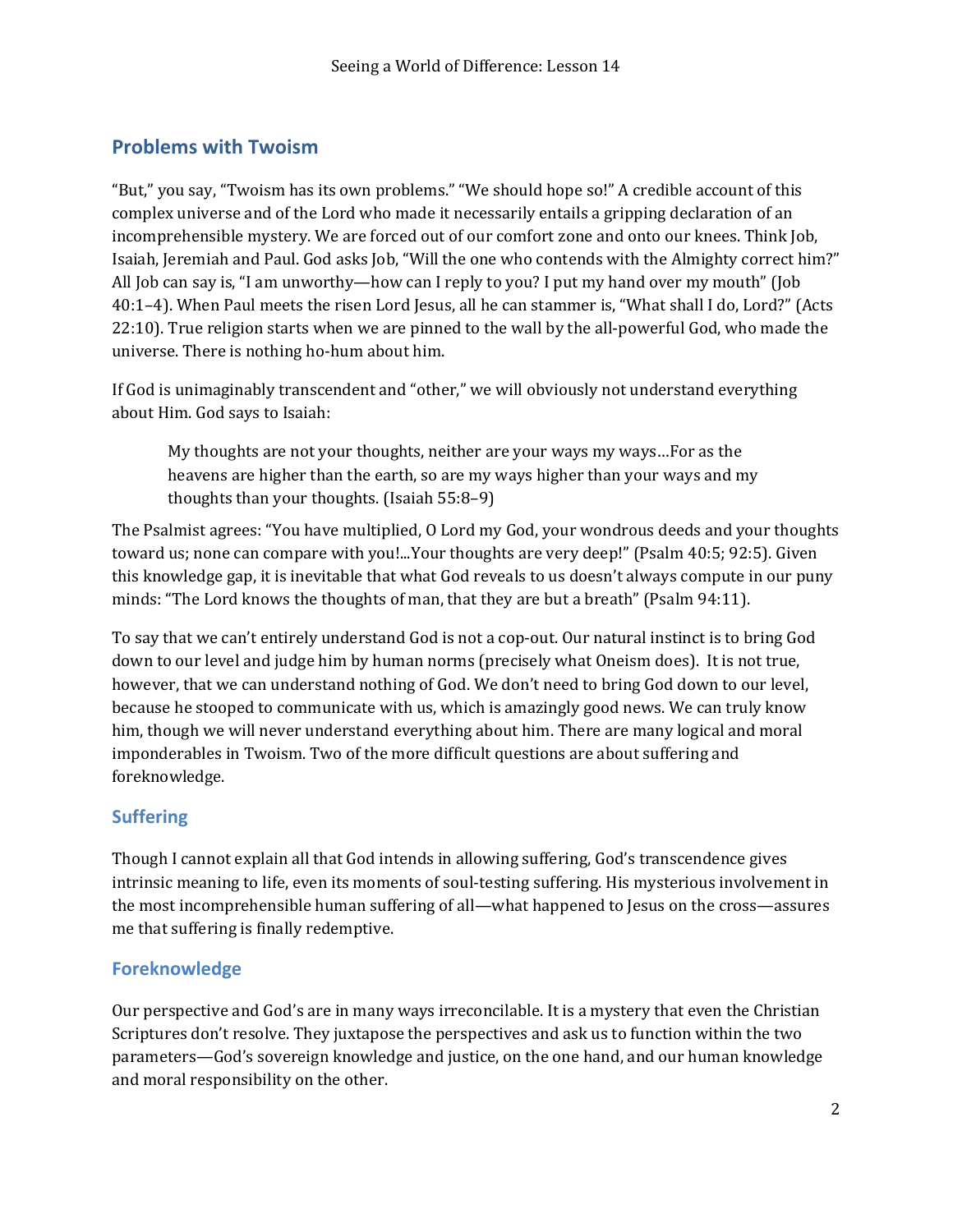Paul exhorts Christians to "...work out your own salvation with fear and trembling, for it is God who works in you, both to will and to work for his good pleasure" (Philippians  $2:12-13$ ). God works, we work, and we await the full story. Another example is Peter's remarks to the Jews in his first sermon in Jerusalem: "This Jesus, delivered up according to the definite plan and foreknowledge of God, you crucified and killed by the hands of lawless men" (Acts 2:23). In these and other Scripture passages, human evil and divine good are mysteriously and inextricably related, and produce an ultimate good.

### **Advantages of Twoism**

#### **Twoism and Personhood[—Romans 1:1–4,](http://www.blueletterbible.org/Bible.cfm?b=Rom&c=1&v=1#1) [17–18](http://www.blueletterbible.org/Bible.cfm?b=Rom&c=1&v=17#17)**

Unlike the impersonal divine force of Oneism, Paul's God is the personal triune Creator, revealed as God the Father (Romans 1:1), God the Son (Romans 1:3–4) and God the Spirit (Romans 1:4). God as Trinity is essential to Christianity because the Trinity establishes both personhood and love as an essential part of the fabric of existence—past, present and future. We are not the beginning of God's love story. Love and personhood were inherent to the nature of the Creator long before the creation. Love existed eternally within the Trinity. Both "otherness" and love are bound up in the triune God. Father, Son and Spirit are totally united, yet remain distinct.

Hence, religions that claim to be theistic but deny the Trinity (such as Islam and modern Judaism) fail to respect the truly personal character of God. What's more, Jesus brings the already personal God right into our human world, as he reveals to us the Father. God's "person-ness" has implications for us. Oneists call humans "earthlings," reducing us to one life form among many. Twoism, however, gives us a basis not only for human rights, but for human relationships. The obvious superiority of the human species within the created order is explained in Twoism by "the image of God," which marks each human being. Because we are made in his image, we can enter into a personal relationship both with other human beings and with God himself. We are "fit" for intimacy. If God is a force that flows everywhere, and if we and the rest of creation are a part of that same force, then God is impersonal and we can never have a relationship with him—or even with one another.

Dr. Peter Jones tells the story of being on the practice green at golf with an atheist friend, who tried to stump him with the problem of "extra-terrestrial life." Dr. Jones pointed out that even life on another planet would still be created existence. Oneism gives the impression of transcendence in its worship of the cosmos, but if we could travel to the edge of the five hundred billion galaxies, we would still not get beyond the physical reality of creation. Beyond all that is the transcendent Lord, personal both in his Trinitarian being and in his relationship with human beings, made in his image.

God's transcendence is fundamental to our personhood. The relationship we have with one another is based on the prior personal nature of God and his plan to make us in his personal image. There is a further implication. Because we have a cosmos where personhood is an integral part of reality, we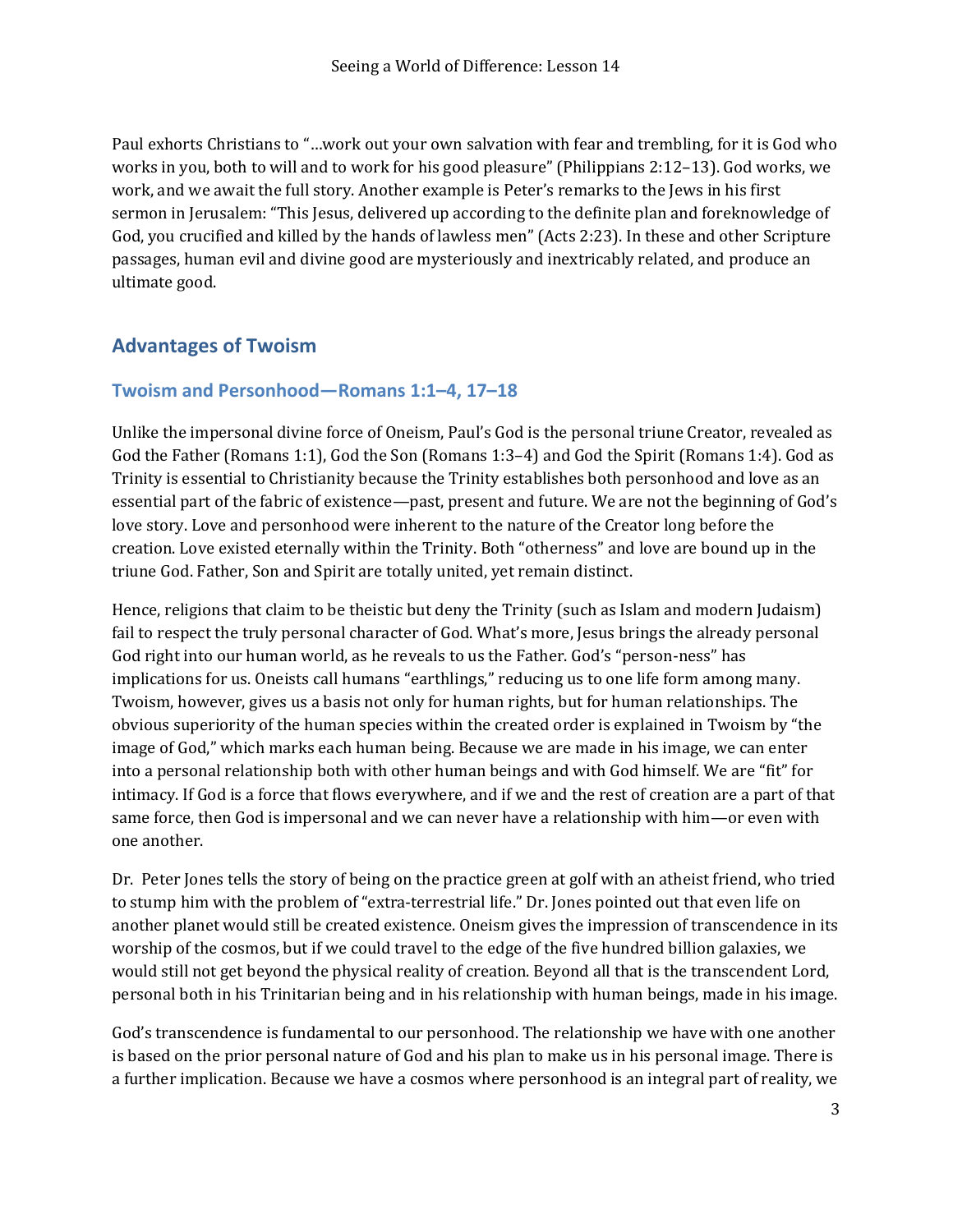can have "love"—so celebrated in our popular songs. It is the love between the persons of the Trinity and the condescension of God in reaching out in love to creatures that establishes a model for selfless human love among human creatures.

#### **Twoism and Ethics—[Romans 1:19](http://www.blueletterbible.org/Bible.cfm?b=Rom&c=1&v=19#19)**

No doubt you have people in your life who help keep you straight! Your friends and family will let you know when you do not keep your word. The golfer who cheats in his weekly golf round though sorely tempted to use his "foot wedge" occasionally—would certainly lose friends! Think about it for a moment. We are rightly horrified when we see a child abused, a woman battered, or a young boy stuffed with drugs and sent out to eviscerate pregnant women as a tactic of war. Our hatred of injustice cannot emerge from a Oneist world. The "wrath of God" (Romans  $1:18$ ) is a sign of God's personal and moral superintendence of his creatures. He is the one who gives ethical significance to existence.

If we are all one, and there are no distinctions, then we are no different from animals that survive by tearing apart their prey. If we derive from an impersonal amoeba, or are the result of an evolutionary "survival of the fittest," why do we feel such deep moral outrage? The atheist Jewish philosopher, Mitchel Silver, compares the god of the New Spirituality to his own atheism and finds that the foundation for morality remains "obscure" for both systems. Such obscurity does not bode well for humanity. We are equally capable of landing humans on the moon or reducing them to cadavers in concentration camps. It is God (the Person who makes and gives the Law) who provides the explanation of morals.

The Creator/creature distinction makes sense of our human, fallen reality. When we "look within," we don't see the divine attributes necessary to save ourselves, let alone all of humanity. Not only do we lack the power, but our hearts can't be trusted to serve others rather than ourselves. If we are honest, when we look within, we see sinful thoughts, selfish actions and a guilty conscience we can't ignore. The fantasy world of Oneism tells us to banish guilt from our minds, but mind games and meditation can't erase the evil we've done or create the selfless acts we fail to do. Just as we can't change the physical face we see in the mirror each morning, so we can't change the face of the soul we see in the mirror of God's requirements. Is it not better to prefer the painful reality rather than cock-eyed fantasy? And there is hope, since, as Paul says, "the law drives me to Christ."

#### **Twoism and Knowledge[—Romans 1:2](http://www.blueletterbible.org/Bible.cfm?b=Rom&c=1&v=2#2), [19](http://www.blueletterbible.org/Bible.cfm?b=Rom&c=1&v=19#19)**

Paul assures us in Romans 1:19 that what we know of God is not a human projection, but a genuine revelation from God, the source of all things. Because God speaks through his creation, none of us lives in a meaningless universe. In that same created reality, we meet the mystery of persons, the longevity of faithful friendships and the moving expressions of self-sacrifice that are inexplicable without the person of God quietly overseeing our existence. In one sense, we are earthlings, but we are so much more. God not only reveals himself *through* creation, but *to* creation.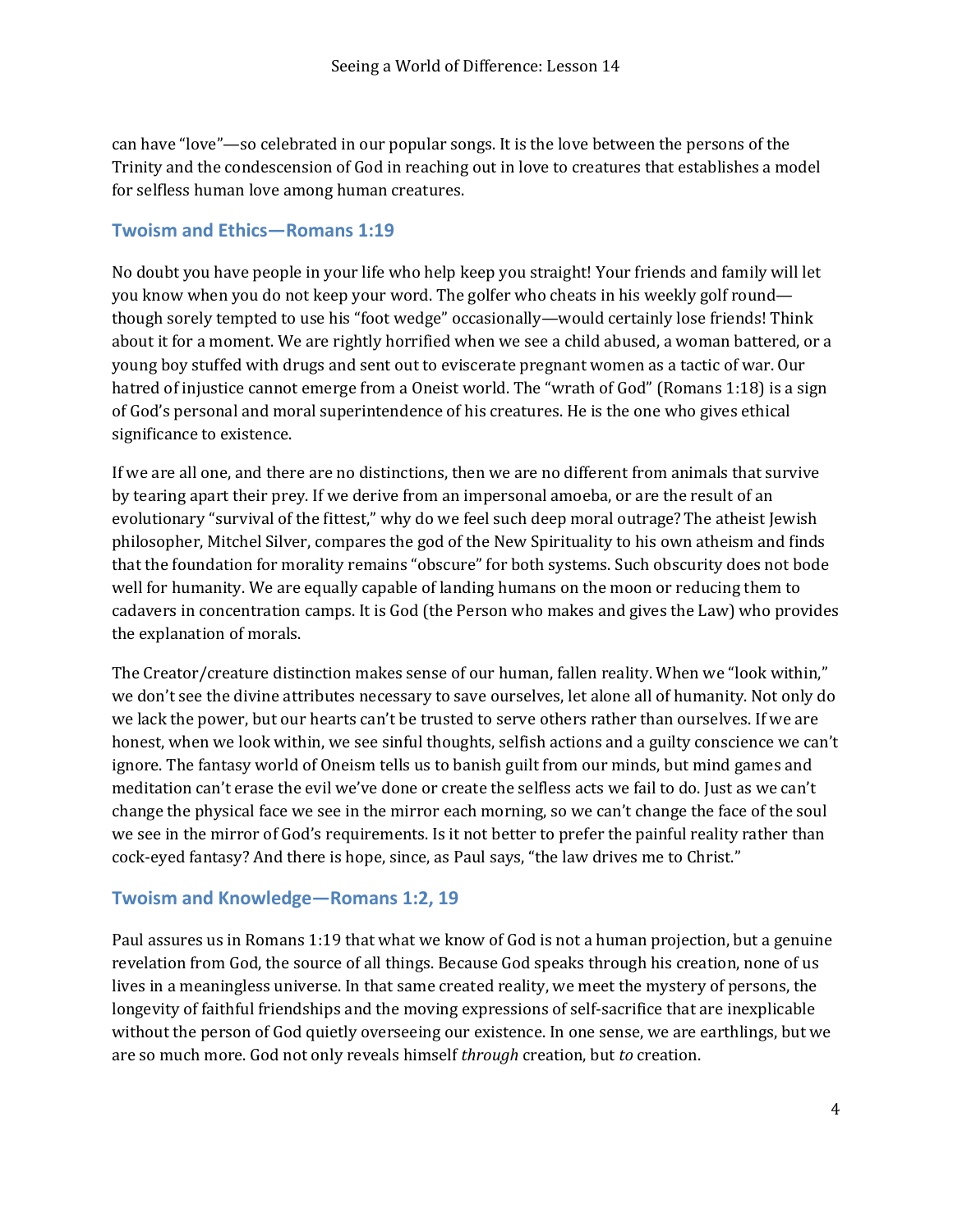To know God more deeply in the mystery of his person, we need his personal self-revelation in Scripture, that "the gospel of God, which he promised beforehand through his prophets in the holy Scriptures" (Romans 1:2). The Bible is not a security blanket for fearful fundamentalists, but an indispensable component of Twoism. In Oneism, the creature claims to be divine and to have no need of special, divine revelation from a God outside the circle. The Oneist goes within to find truth. Remember our ants on the ocean liner? If they want to know they're on their way to Sao Paulo, it will have to be because the captain tells them, in "ant" language.

The distinction between the Creator and the creature in Twoism shows us that the God who is outside and above the circle of the earth is the one who speaks into it. If God had not revealed himself to us, we would know little about his true being, since we would know only what we can glean from examining a glorious sunset or discovering delightful creatures at the bottom of the sea. Christians cling tightly to the Bible because it is a Word from our captain, telling us in "ant" language where we're headed. In that Word we discover that he is other than us, but also that he is a Person who extends love to us. The Bible is a mighty, merciful act of God. Just as the Word had to become flesh, so it had to become text. Such an "objective" source of real knowledge also explains human rationality.

The "death of God" theology spells the disappearance of the Author of the world, who gives truth and meaning to our history and experience. Once God is out of the picture, we only have interpreters, or readers, of existence. How can we read the universe without God? If, however, there is an objective source for rationality and language outside of the created realm to which our sense of significance refers, then we are not condemned to the endless relativism of socially-generated meaning in which Postmodernism leaves us. Significance is not socially generated; it is divinelygenerated. 

That is, indeed, a faith statement, but it's a statement that makes sense in a world where reason must be exercised daily. The literary critic, George Steiner, believes that any "coherent account of the capacity of human speech to communicate meaning... is underwritten by the assumption of God's presence." Kevin Vanhoozer describes Steiner's position: "There is a Word in the words to which the reader is responsible."

#### **Twoism and the Cosmos—[Romans 1:20](http://www.blueletterbible.org/Bible.cfm?b=Rom&c=1&v=20#20)**

"Why is there something rather than nothing?" Philosophers can't really answer that question, but we all know that we were born into "something." Long ago, King David recognized this: "Know ye that the Lord he is God: it is he that hath made us, and not we ourselves" (Psalm 100:3). There is no better answer to this question of the philosophers. The revelation from the Creator begins with an amazing opening chapter, Genesis 1. Read it! Creation of matter occurs when God speaks it into existence. In nature we see intricate, deep-seated design such as that of a human cell. We hear deepseated structure in the creative, unexpected improvisations of modern jazz. We sense the harmony of tastes in a French meal (especially if compared to pot-luck suppers, where the *pot* may be *pourri*). In his unspeakably glorious creation, God shows himself as the unsurpassed artist, standing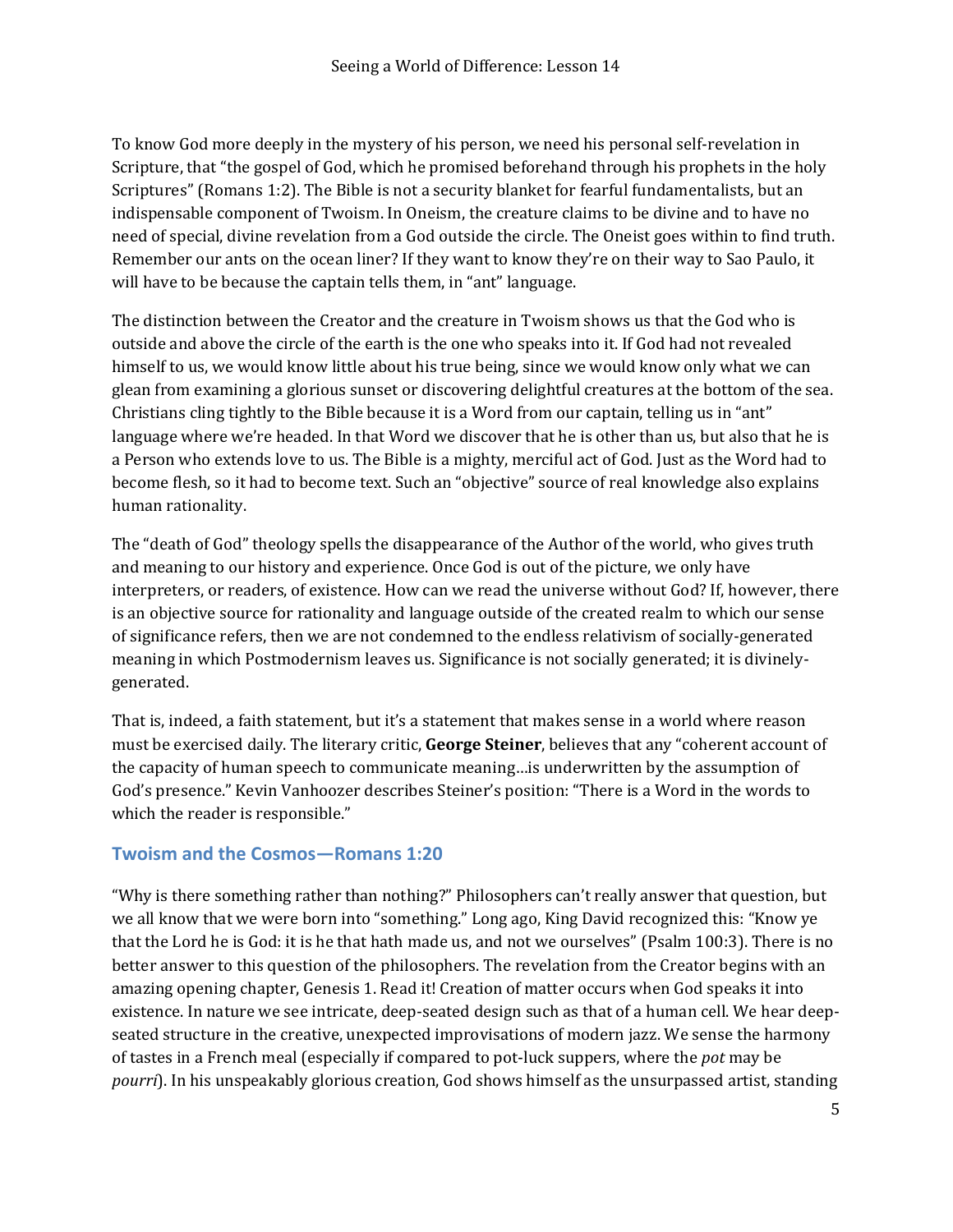behind and explaining all our attempts at creativity. Genesis describes how God sanctifies matter by separating the material elements for various functions. He places his holy stamp on what he makes, granting creatures place, function and significance. You may recall what the committed evolutionary scientist from Harvard, **Stephen Jay Gould** said about the beauty of the world: "something unspeakably holy—I don't know how else to say this—underlies our discovery and confirmation of the actual details that made our world."

The real, objective nature of the world has given rise to genuine science, for which we are all most grateful. But while science can help explain the "how?" it knows nothing of the "why?" or the "who?"—questions we human beings are made to ask. In Romans 1:20, speaking of God's invisible attributes "eternal power and deity," Paul uses the phrase: "ever since the creation of the world." For him, the universe had a beginning, and will have a meaningful consummation. Cosmic history is not an endless karmic cycle of eternal matter, but moves from an absolute beginning to a logical fulfillment, thus answering our deep need of significance and purpose. Life is not a random crowd of amorphous, relativistic individuals trying to make sense of a meaningless universe, but is ordered in meaningful relationships by its Creator. Our world is not governed by a mindless fate that leaves us vulnerable to the whims of cruel human dictators, but is governed by a just and allpowerful king. Though life seems random, meaningless, lonely and cruel at times, there is a God who will accomplish all his purposes and bring to fruitful conclusion all his promises.

We can trust God to direct both the cosmos and our work in it. Our longing for utopia, for consummation, is God-given, built into the world and into the human psyche. Scripture reveals that the original creation was only the first of two stages to bring the cosmos to its ultimate perfection (see 1 Corinthians 15:45). The second stage will arrive when God acts on the original creation to transform it into the future and final psycho-spiritual reality of the new heavens and the earth. This magnificent future utopia cannot be produced by human action, any more than human action produced the creation of the world or the resurrection of the corpse of Jesus.

Oneist spirituality seeks to escape history. Hindus call the everyday world of events "maya," or illusion. For them, as for all Oneists, true living is found in altered states of consciousness. An Indian Christian tells of a Hindu he met in Mumbai who claimed to view life in terms of both/and. He rejected the biblical, Twoist view based on either/or. As the two of them discussed, while crossing a road, a large truck barreled towards them. They both jumped out of the way. The Christian reminded his Hindu friend that a consistent Oneist would have stayed in the middle of the road, where he could have been a "both/and" Oneist, becoming one with the truck's front bumper!

The God of Twoism created history, with all its distinctions, and he loves and respects the reality he made. In his Son, he enters history to save it. Christianity is not a mere collection of fine ideas or beautiful poems. It is the account of an event that took place in time and space, not "done in a corner" as Paul says to **Agrippa** (Acts 26:26), but in plain view. It thus promises an abundance of good, real things for this life, and even better real things in the life to come.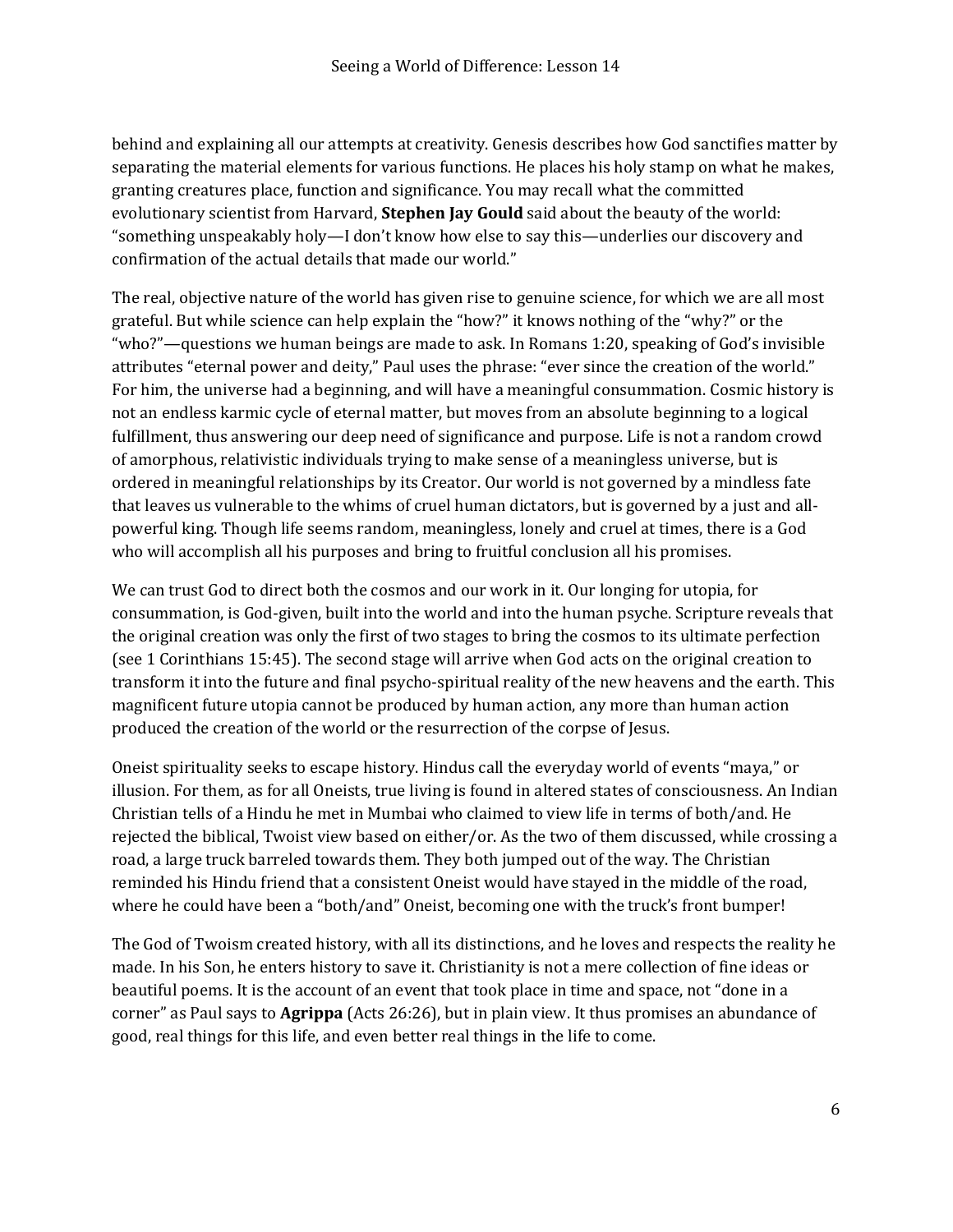How will history end? Our dreams of utopian consummation, as lovely and "evangelical" as they seem, are paltry in relation to what God has in store for us. The sustainable planet, the solarpowered Lexus, a lifespan of one hundred fifty years—these are all rank poverty compared to what God is creating for those who love him. The wealthiest California neighborhood, the ritziest Dubai mansion, the most elegant Paris hotel, and even the most pristine Alaska wilderness—will seem like slums compared to the new earth prepared by the resurrected Jesus in his transformed body. Everyone who lives within the boundaries of the wealthy Rancho Santa Fe, California "covenant" (including the champion golfer, Phil Mickelson) dies. Being Phil's neighbor might be fun, but we will have a better neighbor than a pro golfer. Jesus himself is waiting for us in a transformed cosmos, which only he, the Creator of matter, has the capacity and the will to re-create. All other utopias will disappoint us, because they are built on a false view of reality, tainted by a rose-colored view of human nature and forever marred by the inevitability of death.

Christians must care for the earth and seek the good of the cities, states or countries in which they live. However, our goal on this earth is not the man-made peace we might briefly patch together. It is the God-made peace offered to us in Christ. As we offer hospitality, care and selfless service to others, we do it for the glory of God, with his name on our lips.

#### **Twoism and Human Aspirations[—Romans 1:21](http://www.blueletterbible.org/Bible.cfm?b=Rom&c=1&v=21#21), [25](http://www.blueletterbible.org/Bible.cfm?b=Rom&c=1&v=25#25)**

Our entire existence is a reaction to God's work. For Twoists, that reaction includes worship, thanks, praise and prayer:

- *Worship*: The human soul longs for a worthy object of worship. As Paul indicates, Oneism worships nature and the self, whereas Twoism worships the Other, who is the Creator [\(Romans 1:25\)](http://www.blueletterbible.org/Bible.cfm?b=Rom&c=1&v=25#25).
- *Thanksgiving*: Oneists "do not give thanks" (Romans 1:21). Imagine an MC capping off an evening of appreciation by saying, "Finally, I would like to thank myself." A well-known philanthropist (and philanderer) places daily, full-color announcements of his generosity in the Los *Angeles Times*. In one ad, among the pictures of people he was helping, he placed twelve pictures of himself! Oneists are like that philanthropist—Donald Sterling—full of thanks to themselves. Genuine thanks is always offered to someone else, and only makes sense in a Twoist cosmos, where God is the source of all good gifts.
- *Praise*: The sister of thanksgiving, praise, too, makes sense only in Twoism. Oneists do not "honor (or praise) him as  $God$ " (Romans 1:21). But we are made to praise, and genuine praise is impossible in a Oneist world. The Oneist poet, Ranier Marie Rilke (1875–1926), in his poem, "I Praise," gives a sad account of praise in a Oneist universe as addressed to no one in particular, while hoping that a nameless "someone" will hear:

Tell us, poet, what do you do? I praise.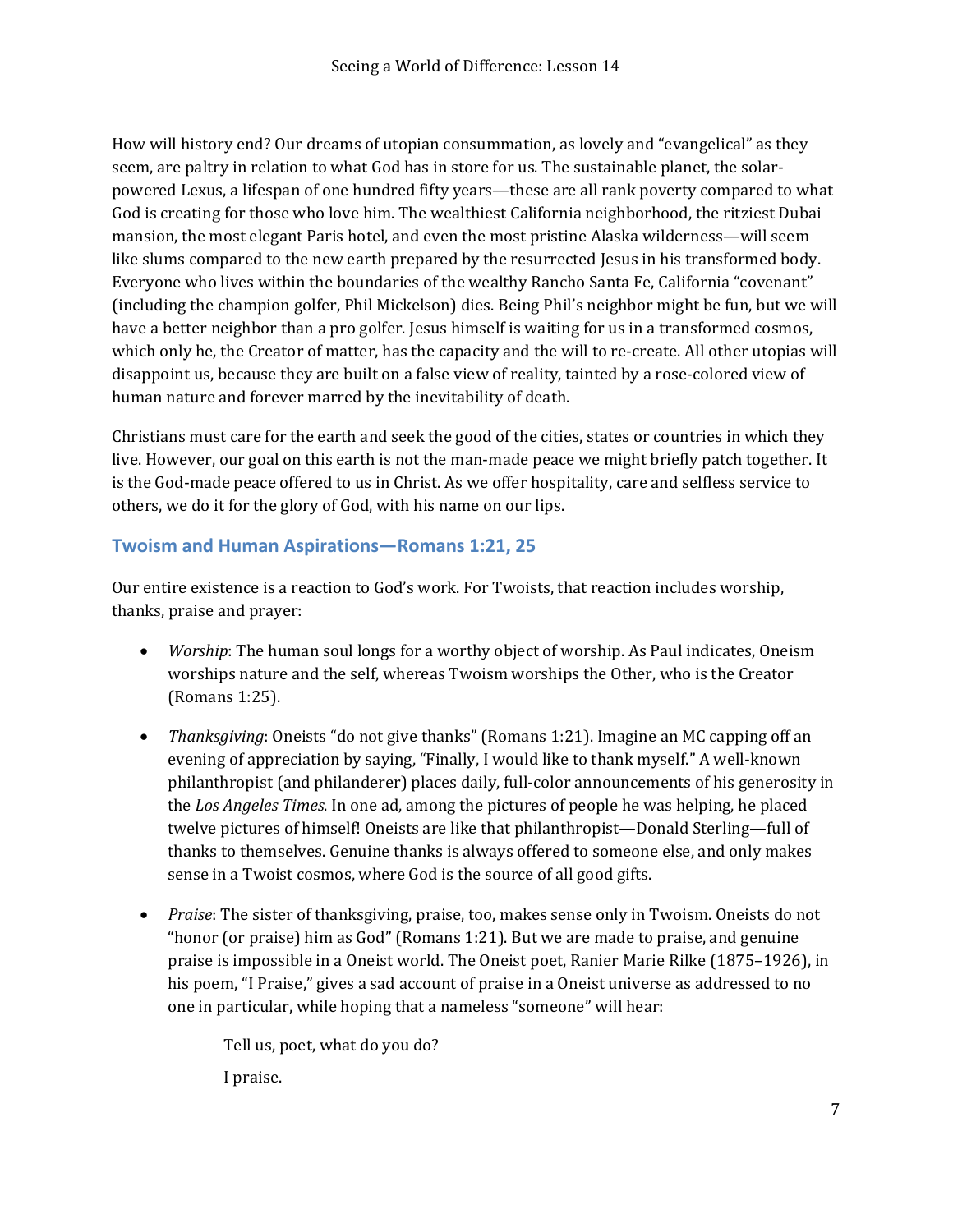But how do you bear these dark and deadly days? How do you endure? I praise. And the Nameless, the Unnameable, How do you call out to that? I praise. 

How heartrending that no one hears such praise, which becomes self-praise. How different the words of the poet, David: "I will tell of your name to my brothers; in the midst of the congregation I will praise you: You who fear the Lord, praise him! All you offspring of Jacob, glorify him, and stand in awe of him, all you offspring of Israel" (Psalm 22:22-23).

• *Prayer*: Prayer only makes sense in Twoism: When a Oneist prays, he is meditating on himself, talking to himself and becoming reconciled with himself (the gods within). Twoist prayer addresses the personal God, who is a real person, distinct and other—a Father who listens and is in heaven to hear us.

#### **Twoism and Human Sexuality**—**[Romans 1:26](http://www.blueletterbible.org/Bible.cfm?b=Rom&c=1&v=26#26)**–**28**

A barrage of public arguments and political actions defend an evolving sexuality. Our nearly universal belief in evolution leads inevitably to fluid sexual definitions. But if the biblical revelation is true, then sexuality must be heterosexual. Part of the separating and naming process of God at creation gives place and meaning to Adam and Eve, "male" and "female." This basic distinction, which God knits into the fabric of creation, reminds us of the main distinction between creature and Creator. Such distinctions are not a curse, as Oneism believes, but the key to our understanding of reality and our fulfillment of the cultural mandate. Heterosexual marriage "fills the earth," sanctifies and matures both partners via their "differences," and symbolizes God's love for the Church.

Oh, and by the way, it offers the best sex you could ever have.

#### **Twoism Provides a Reason to Live**—**[Romans 1:15](http://www.blueletterbible.org/Bible.cfm?b=Rom&c=1&v=15#15)**–**16**

Remember Paul, the prisoner, walking to certain death with the fires of gospel passion in his eyes? He eagerly pressed on "to preach the gospel...in Rome" (Romans 1:15). This was the driving force of his life of which he was "not ashamed" (Romans  $1:16$ ). Knowing his martyrdom loomed, he declared: "I have fought the good fight, I have finished the race, I have kept the faith." That is real living. Ask any couch potato who hates the thought of one more football game.

*Chariots of Fire* is the true story of two British Olympic runners. Eric Liddell is a devout Christian, and his sister begs him to leave competition to join the family in its Christian mission in China. Eric explains that he has "a lot of running to do first." "You've got to understand," he pleads: "God made